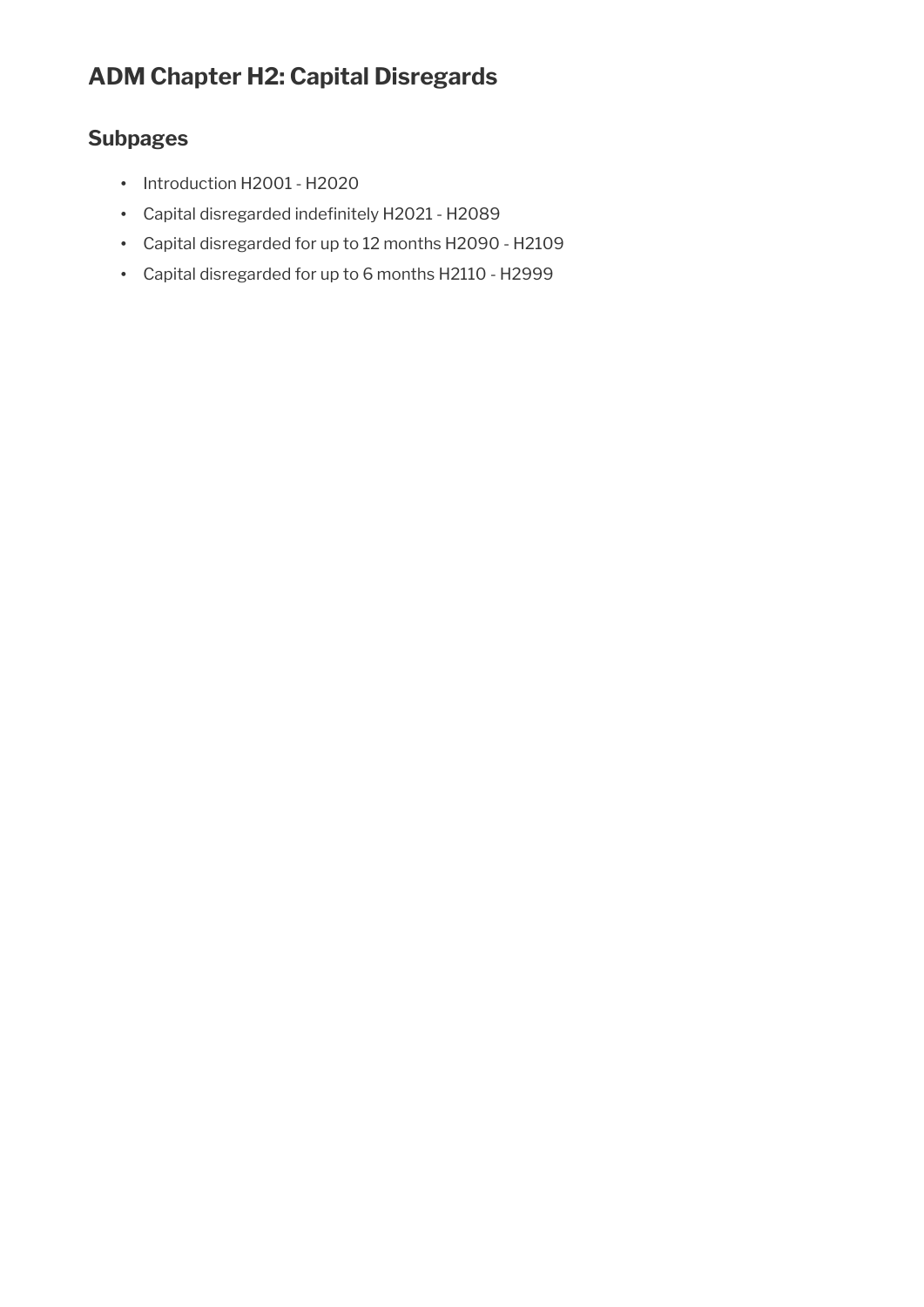# **Introduction H2001 - H2020**

# **Introduction**

H2001 All capital is to be taken into account unless it is to be<sup>1</sup>

**1.** treated as income **or**

**2.** disregarded.

1 [UC Regs, reg 46\(1\)](http://www.legislation.gov.uk/uksi/2013/376/regulation/46)

# **Onus of proof**

H2002 The claimant has to show that the capital can be disregarded. If there is no evidence to show capital can be disregarded, it is included when working out the amount of capital a claimant and their partner has.

# **What the DM decides**

H2003 The DM decides if capital can be disregarded

**1.** at the date of claim, revision or supersession **and** 

**2.** before it is valued.

The DM does not have to know the value of capital to decide if it can be disregarded.

H2004

H2005 Capital is disregarded $1$ 

- **1.** indefinitely **or**
- **2.** for a period of up to 12 months **or**
- **3.** for a period of up to 6 months **or**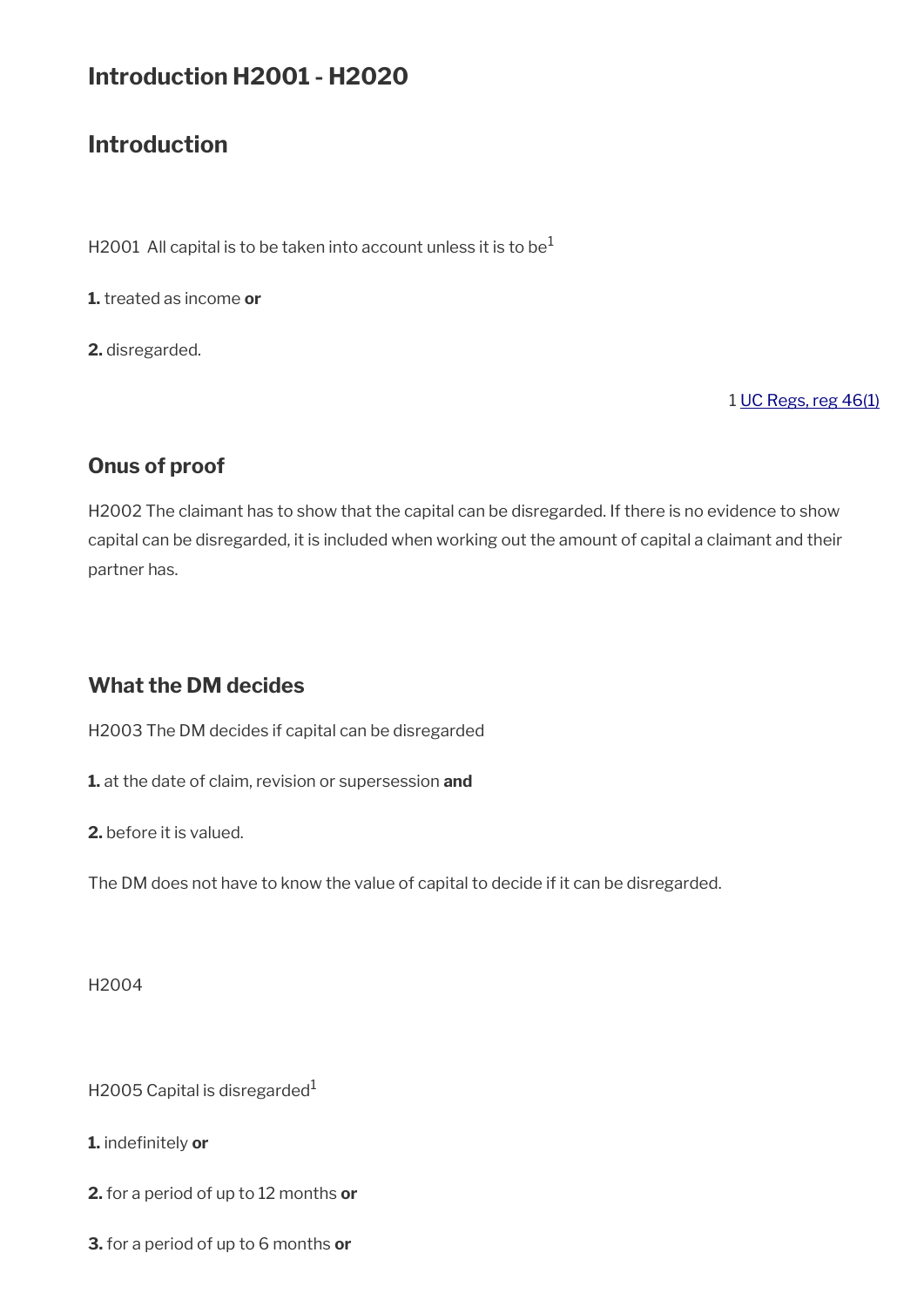**4.** for more than 6 months if it is reasonable.

1 [UC Regs, reg 48](http://www.legislation.gov.uk/uksi/2013/376/regulation/48); [Sch 10](http://www.legislation.gov.uk/uksi/2013/376/schedule/10)

H2006 – H2020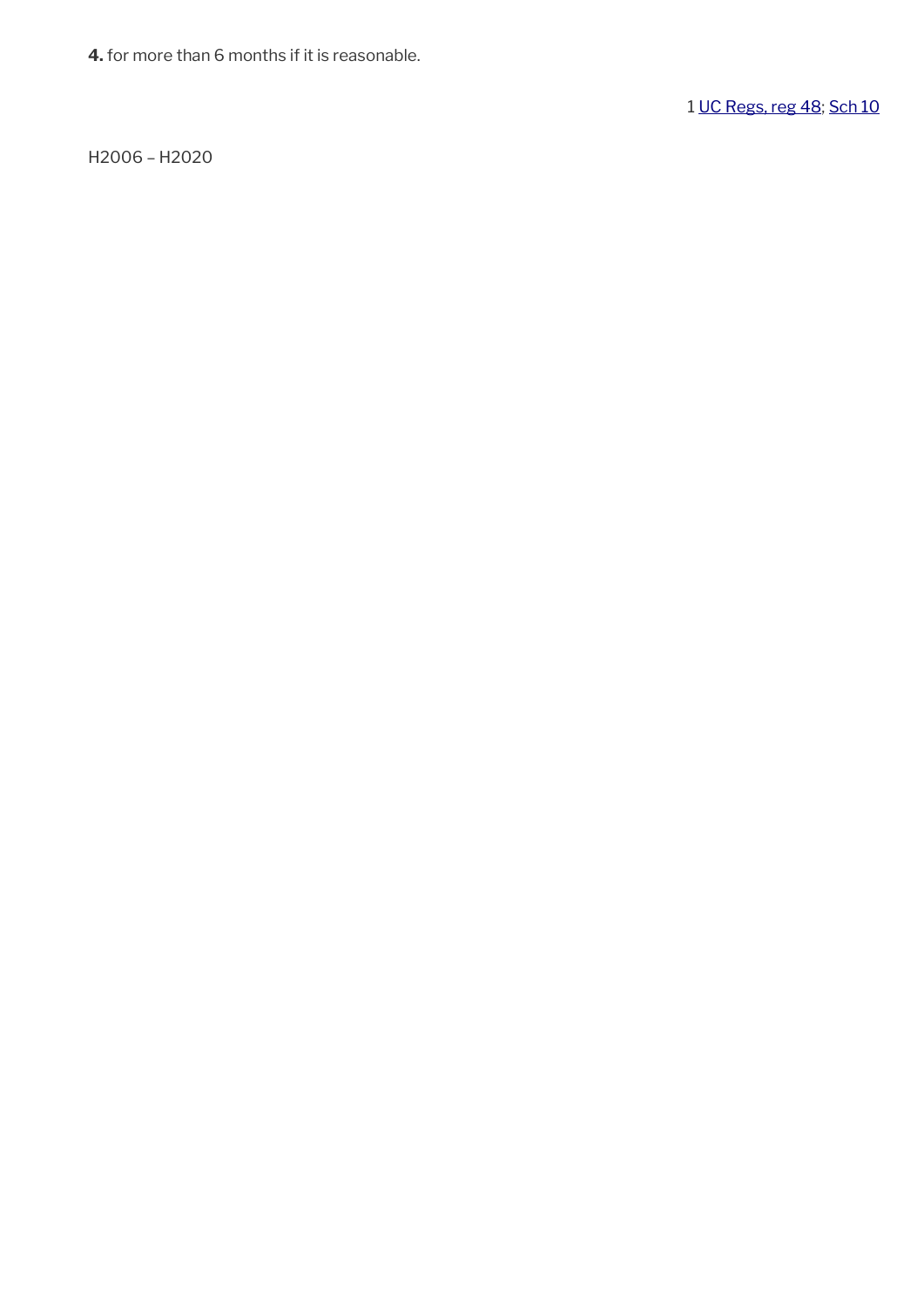# **Capital disregarded indefinitely H2021 - H2089**

 [Business assets](#page-3-0) H2021 - H2017

[Personal injury compensation payments](#page-5-0) H2028 -H2030

 [Premises occupied as the home](#page-6-0) H2031 - H2042

[Life insurance policies H](#page-9-2)2043 - H2044

 [Money deposited with a housing association](#page-9-1) H2045

[Occupational and personal pensions](#page-9-0) H2046

[Payment made to holders of the Victoria Cross or George Cross](#page-10-1) H2047

[Premises lived in by a close relative](#page-10-0) H2048 - H2049

[Premises occupied by former partner](#page-11-1) H2050

[Special compensation schemes H](#page-11-0)2051 - H2056

[Funeral plan contract H](#page-12-1)2057

[Bereavement Support Payment H](#page-12-0)2058 - H2089

# <span id="page-3-0"></span>**Business assets**

### **The law**

H202[1 \[See ADM Memo 11/20\]](http://intranet.dwp.gov.uk/manual/advice-decision-making-adm/1120-hmrc-and-devolved-administration-coronavirus-schemes-and-uc) [\[See ADM Memo 10/20\]](http://intranet.dwp.gov.uk/manual/advice-decision-making-adm/1020-universal-credit-coronavirus-self-employed-claimants-and-reclaims-amendment-regulations-2020) Assets which are used wholly or mainly for the purposes of a trade, profession or vocation which the person is carrying on, are disregarded indefinitely $^1$ .

### 1 [UC Regs, Sch 10, para 7](http://www.legislation.gov.uk/uksi/2013/376/schedule/10)

#### **Example**

John owns an amusement arcade in Bournemouth. He stopped working in the arcade on 31 October and claimed UC on 3 November. The assets of the business are a lease on the building, gaming machines and tools used to repair the machines. John states the value of these assets is £45,000. John also states that he is not going to sell the assets because he needs them when he opens the arcade again in the following April. The DM decides that the assets of the business can be disregarded.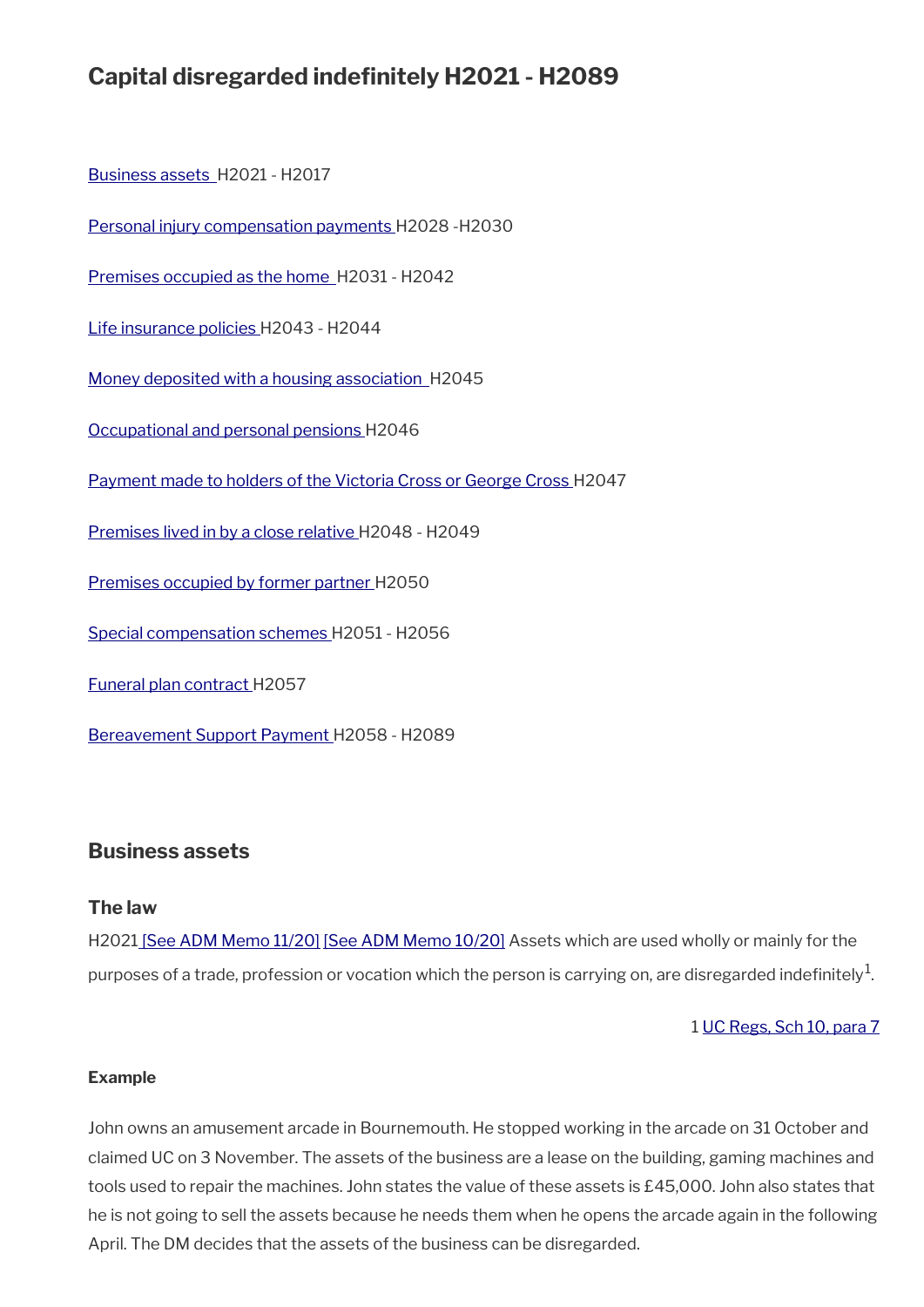**Note:** A different disregard applies if persons are not able to work in the business because they are ill or physically or mentally disabled and are going to start or return to work in the business (see H2117).

# **Meaning of business assets**

H2022 Business assets include standard items such as machinery, vehicles, fixtures and cash held in the bank (including money held following the sale of assets). They may also include items such as customer lists and contacts, current and future contracts and goodwill.

H2023 In the event of their sale, assets may result in an income or capital receipt. A sale of an asset such as "work in hand" may result in an income receipt and so would be appropriate for inclusion in the profit and loss account $^{\rm 1}$ . Where doubt exists as to whether a particular asset would represent a capital or income receipt upon its sale, the principles of commercial accounting must be applied i.e. the approach that would be taken by an accountant or the HMRC to such a receipt or holding.

1 [UC Regs, reg 57\(3\)](http://www.legislation.gov.uk/uksi/2013/376/regulation/57)

# **Meaning of gainful self-employment**

H2024 A claimant is in gainful self-employment if for the purposes of UC, the Secretary of State has determined that

**1.** the claimant is carrying on a trade, profession or vocation as their main employment **and** 

**2.** the earnings from **1.** above are self-employed earnings **and**

**3.** the trade, profession or vocation is organised, developed regular and carried on in expectation of profit $^1$ .

**Note:** Please see chapter H4: Earned Income: self-employed earnings for details.

#### 1 [UC Regs, reg 64](http://www.legislation.gov.uk/uksi/2013/376/regulation/64)

H2025 People can be in gainful self-employment even if they have another job as an employee.

# **When people are working in the business**

H2026 People are working in the business if they do some work for the business in a practical sense. There is no set definition of the type and amount of work that has to be done for the person to be classed as carrying on a trade, profession or vocation and the DM must decide each case on its merits $^{\rm 1}$ .

### 1 [R\(IS\) 14/98](http://intranet.dwp.gov.uk/manual/decision-benefit/ris-14-98)

H2027 A partner in a business managed and worked exclusively by others is not working in the business. Such people are often known as a "sleeping partner". Even if that person receives a share of the profits of the business he is not engaged in that trade, profession or vocation $^1\!$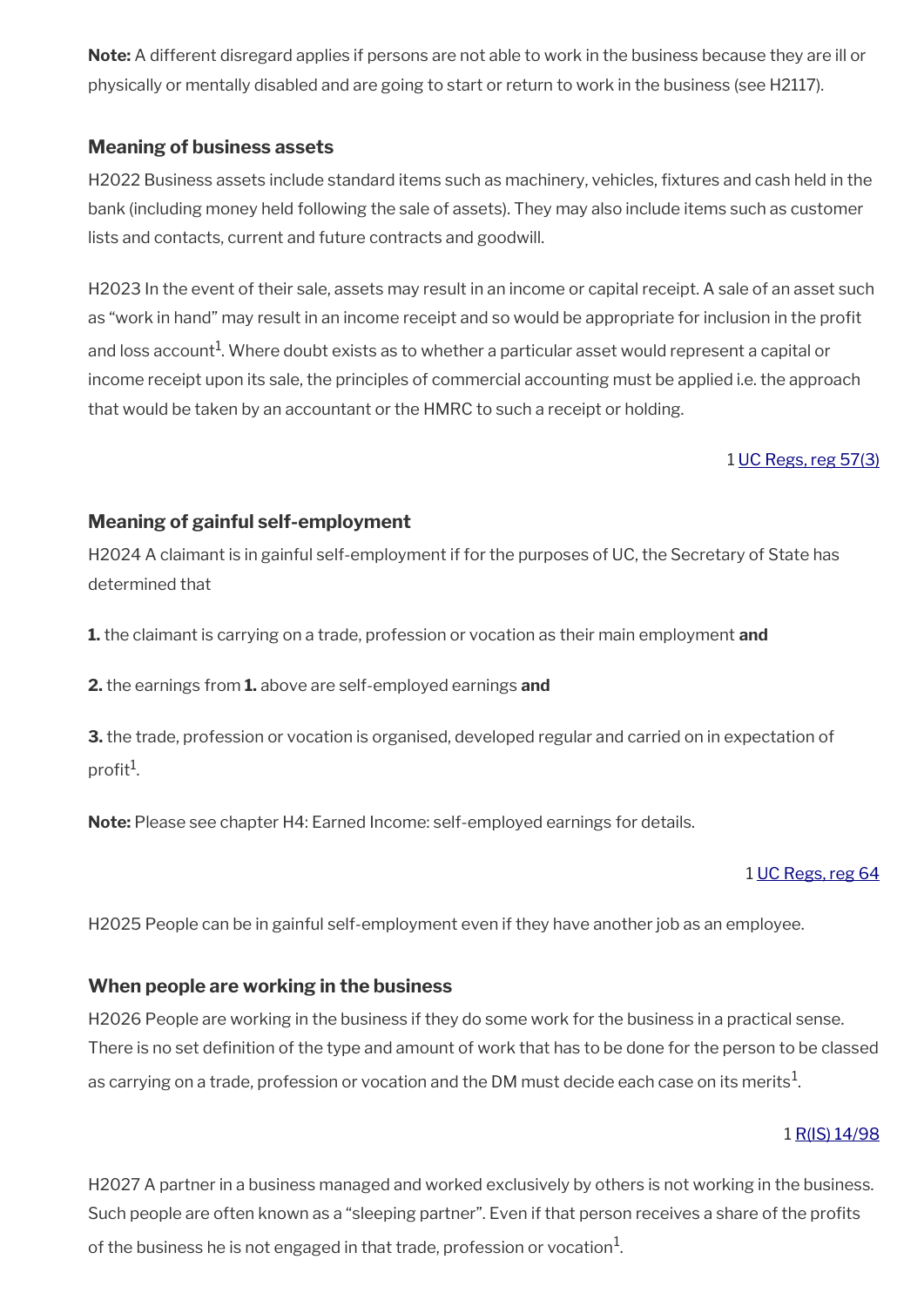# <span id="page-5-0"></span>**Personal injury compensation payments**

H2028 **[[See ADM Memo 07/20\]](http://intranet.dwp.gov.uk/manual/advice-decision-making-adm/0720-troubles-permanent-disablement-payment-scheme)** Where a person has been awarded a sum in consequence of a personal injury to that person and the sum is

**1.** held in trust **or**

**2.** administered on behalf of that person by the court **or**

**3.** only able to be disposed of by the direction of the court

the amount shall be disregarded from the calculation of the person's capital $^1$ . (See also H2092.) Payments made from the Criminal Injuries Compensation Fund and the Thalidomide Trust will be included in this disregard.

### 1 [UC Regs, reg 75\(1\), \(4\) & \(5\)](http://www.legislation.gov.uk/uksi/2013/376/regulation/75)

H2029 The meaning of made "in consequence of a personal injury" can include where the claimant's solicitor fails to secure the personal injury payment and the claimant sues their solicitor for professional negligence and receives a compensation payment to the value of what they should have received. However if any damages are also paid for any additional loss created by the professional negligence then this would not be disregarded $^{\rm 1}$ .

**Note 1:** Payments of income from the trust are income from capital. However such income is disregarded (see ADM Chapter H5: Unearned income).

**Note 2:** This disregard does not apply if the injury was to a claimant's deceased partner<sup>2</sup>.

**Note 3:** A payment made in relation to the costs of care associated with an unwanted child in a "wrongful birth" case is a payment made because of a personal injury, for instance in the case of a failed sterilisation or vasectomy.

### 1 [KQ v SSWP \(IS\) \[2011\] UKUT 102 \(AAC\); \[2011\] AACR 43](http://administrativeappeals.decisions.tribunals.gov.uk/Aspx/view.aspx?id=3225); 2 [R\(IS\) 3/03](http://intranet.dwp.gov.uk/manual/decision-benefit/ris-3-03)

H2030 Payments can only come within this disregard where the claimant or partner for whom the payment was made themselves suffered a physical and/or psychological injury. If there is any doubt as to what the payment was awarded for, then the DM should request sight of the papers awarding the amount. These should specify on what basis the award was made.

### **Example 1**

Peter's wife was killed in a road traffic accident and he was awarded £36,000 which covered loss of earnings. As the award was not due to Peter suffering any injury to himself, then this amount would be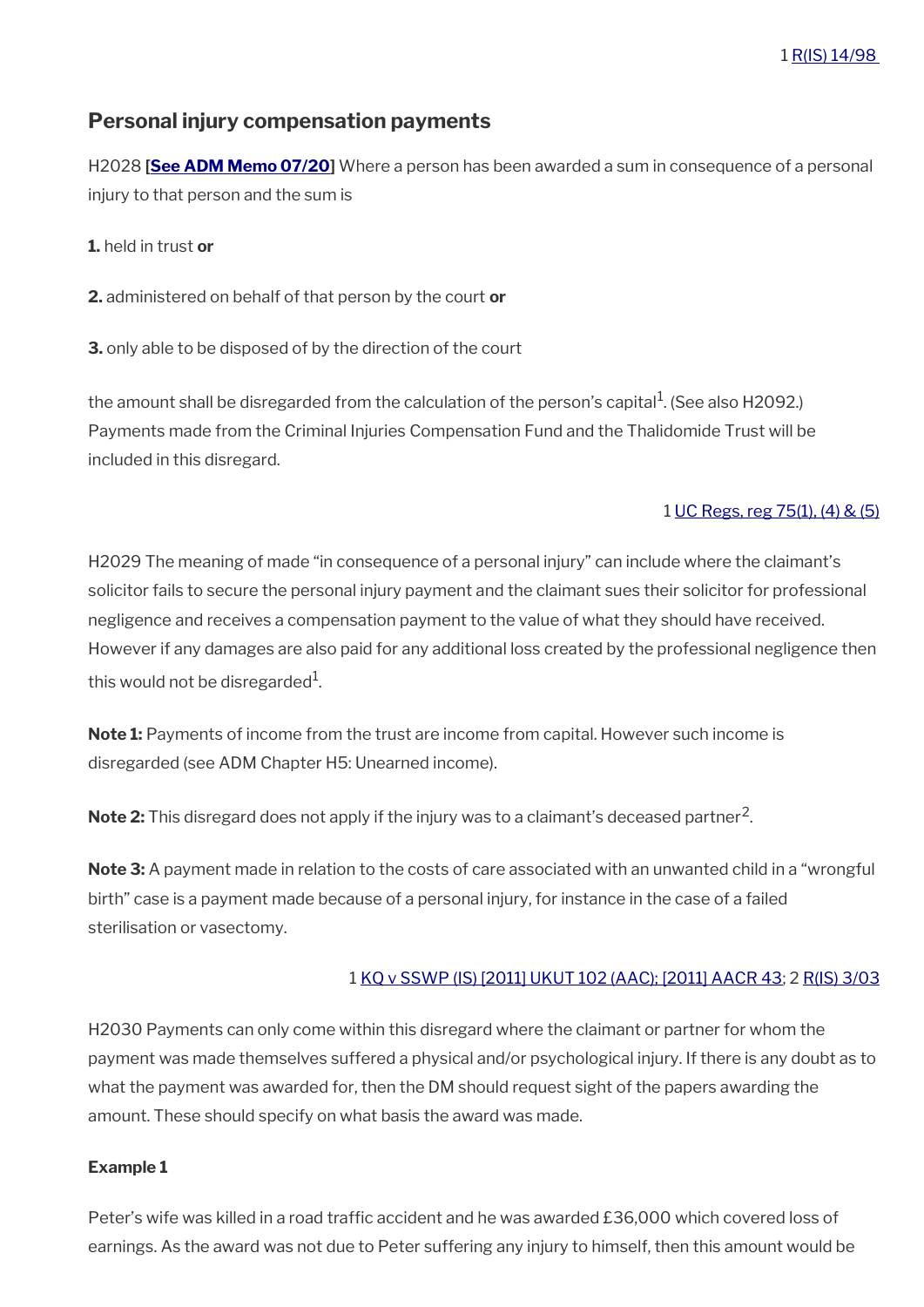taken in account when calculating his capital.

## **Example 2**

Fiona received £100,000 as the result of an assault on her partner which resulted in his death. The award was for the psychological injury to Fiona arising from her witnessing the attack. As the amount was awarded for the injury to Fiona, the amount is disregarded in calculating her capital.

# <span id="page-6-0"></span>**Premises occupied as the home**

#### **The law**

H2031 The premises occupied by a person as their home is disregarded indefinitely. Only one set of premises can be disregarded $^1$ . In some circumstances, more than one property can make up the premises occupied as the home<sup>2</sup>.

1 [UC Regs, Sch 10, para 1](http://www.legislation.gov.uk/uksi/2013/376/schedule/10); 2 [Secretary of State v. Miah; R\(JSA\) 9/03](http://intranet.dwp.gov.uk/manual/decision-benefit/rjsa-9-03)

### H2032 – H2036

### **Premises which have not been occupied as the home**

H2037 Premises which

### **1.** have been bought **and**

**2.** have not been lived in as the home by the claimant or any member of the claimant's family cannot be disregarded<sup>1</sup> as premises occupied as the home.

#### 1 [R\(SB\) 27/84.pdf](../file/889092/download/R%2528SB%2529%252027%252F84.pdf)

#### **Premises not occupied as the home for a time**

H2038 Premises usually occupied as the home are disregarded if

- **1.** they are not occupied for a time **and**
- **2.** the intention is to return to live in the premises as the home.

For example, if a person goes into residential care on a temporary basis and intends to return to the house which the person usually occupies as the home, the house is disregarded.

#### **Croft land and small-holdings**

H2039 Croft land and small-holdings can be treated as part of the premises occupied as the home if they cannot be sold separately.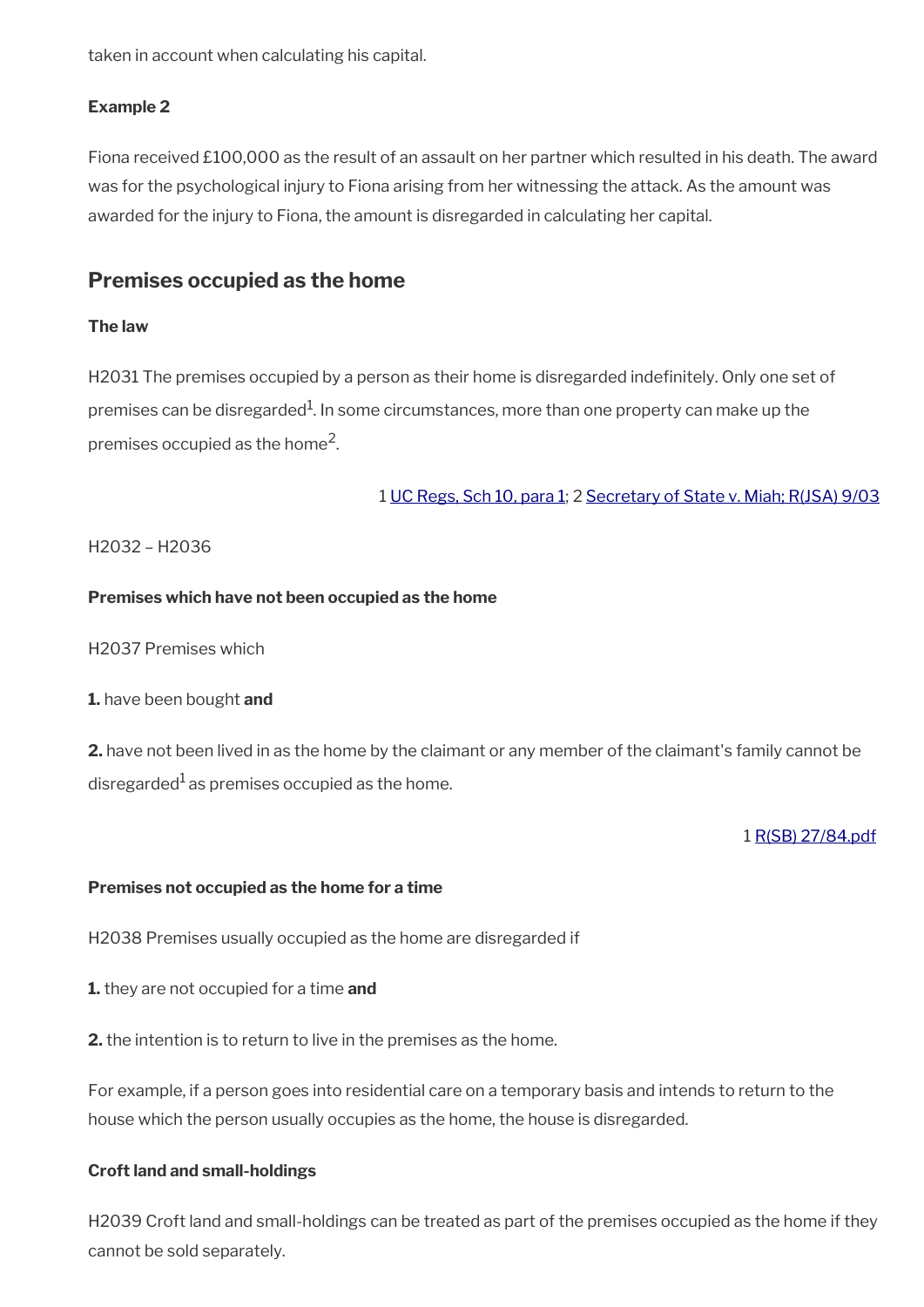#### **More than one set of premises owned**

H2040 If a claimant owns more than one set of premises, the DM will have to decide whether each set of premises can be disregarded as the premises occupied by a person as their home. Where a claimant has only one home that is spread over two physical buildings the DM should decide that each is the premises occupied as the home if each is normally occupied by the claimant.

H2041 Factors the DM should consider when deciding whether the claimant has only one home are

**1.** the proximity of the premises, the closer premises are to each other the more likely they are to be one home

**2.** who lives in each of the premises, for example whether

**2.1** each of the premises is occupied by members of the claimant's family (see ADM Chapter E2: Awards, benefit unit and maximum amount) **or**

**2.2** one of the set of premises is occupied solely by non-dependants

**3.** the reason for the purchase of more than one set of premises, for example whether it was

**3.1** to avoid statutory overcrowding<sup>1</sup>or

**3.2** an investment opportunity **or**

**3.3** to have a

**3.3.a** weekend retreat **or**

**3.3.b** country cottage.

If **2.2**, **3.2** or **3.3** apply, the DM should decide that the claimant **does not** have only one home and therefore only one set of premises would be disregarded as the premises occupied as the home.

# 1 [Housing Act 1985, s 325 &](http://www.legislation.gov.uk/ukpga/1985/68/section/325) [326](http://www.legislation.gov.uk/ukpga/1985/68/section/326); *[Secretary of State v. Miah; R\(JSA\) 9/03](http://intranet.dwp.gov.uk/manual/decision-benefit/rjsa-9-03)*

H2042 When considering whether the claimant normally occupies more than one set of premises as his home, the DM should decide that the claimant's home is the place where he

**1.** lives

**2.** eats

**3.** sleeps

**4.** bathes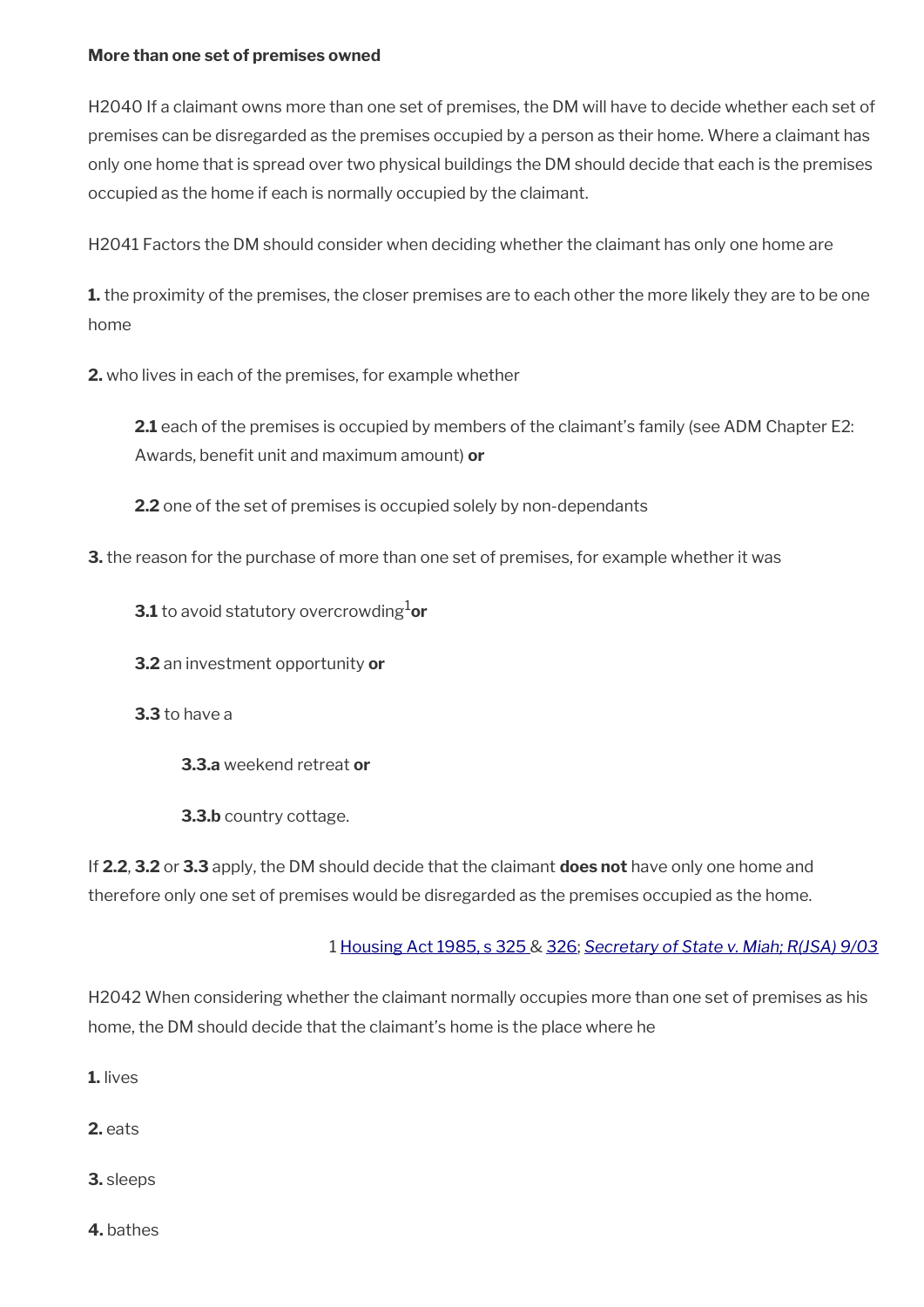**6.** enjoys with his family.

## **Example 1**

Keith and Elma have eleven children, eight of whom are at school and three of whom are in work. They all lived in a three bedroomed house. When Keith and Elma are advised of the rules of statutory overcrowding they purchase another three bedroomed house in the same street. There are two other properties between the houses Keith and Elma own. Elma and the five youngest children continue to live in the original house and the other children go to live in the newly purchased house. Keith lives, sleeps, eats, bathes, relaxes and enjoys with his family the original house four days a week and the newly purchased house three days a week. Keith is made redundant and claims UC. The DM decides that Keith normally occupies both houses. The DM also decides that both houses are disregarded as the premises occupied as the home.

## **Example 2**

Carys lives in Cambridge and is in receipt of UC. She inherits a cottage in Wales. Carys has relatives who live in Wales. She therefore decides to keep the cottage for her use when she visits her relatives. The DM decides that the cottage in Wales is not disregarded as the premises occupied as the home.

### **Example 3**

Bruce owns a house in London. He gets a job in Manchester and buys a flat there to live in during the week. He spends the weekends at his house in London. Bruce loses his job and returns to London to claim UC. He states he will live in London but will visit his flat once a month in order to maintain it and possibly look for work in Manchester. The DM decides that Bruce does not normally occupy the flat in Manchester. The DM also decides that the flat in Manchester is not disregarded as the premises occupied as the home.

### **Example 4**

Adam is single. He lives at 25 Station Road which is a semi-detached house. The house adjoining his, 27 Station Road, comes on the market after being uninhabited for two years. It is in a derelict condition. Adam buys it cheaply. He sometimes sleeps and eats at 27 Station Road while he undertakes the necessary repairs in order to let or sell it but he spends most of his time at 25 Station Road. Adam then suffers an injury at work and claims UC. The DM decides that as Adam purchased 27 Station Road as an investment it is not disregarded as the premises occupied as the home.

### **Example 5**

Wasim and his wife Ruksana live in a four bedroomed house. They have twelve children. To avoid statutory overcrowding, Wasim and Ruksana buy another house in the street where they live. Their four eldest children, all of whom are aged over 21 live in this other house and Wasim, Ruksana and their other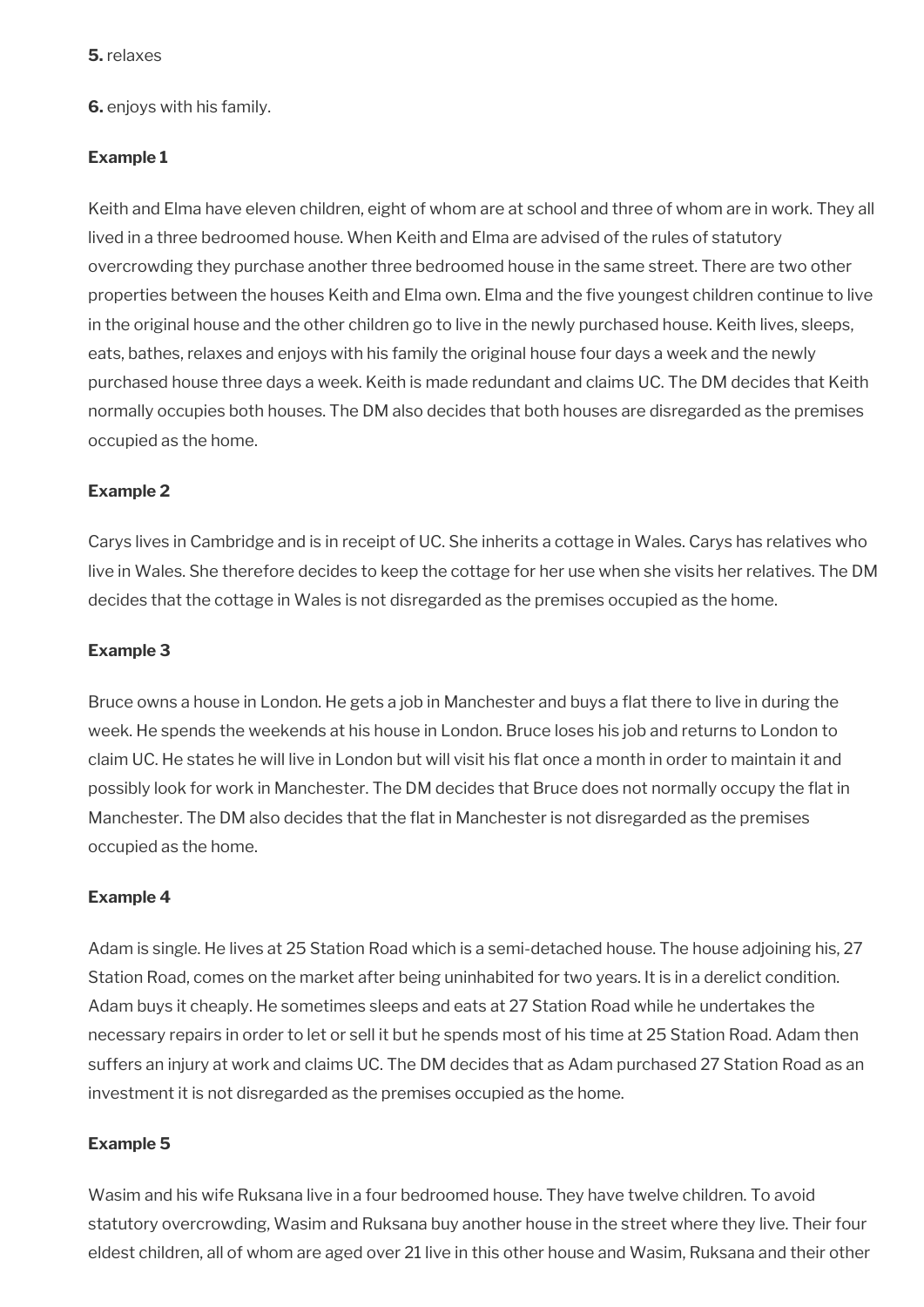children do not spend any time there. Wasim is made redundant and makes a claim for UC. The DM decides that only the house where Wasim and Ruksana live can be disregarded as the premises occupied as the home.

# <span id="page-9-2"></span>**Life insurance policies**

**The law**

H2043 The value of a life insurance policy still in force is disregarded indefinitely $^{\mathrm{1}}$ .

1 [UC Regs, Sch 10, para 9](http://www.legislation.gov.uk/uksi/2013/376/schedule/10)

### **Investments which include life insurance**

H2044 Investments which include some life insurance are disregarded indefinitely if the agreement states how payment on death is worked out. It does not matter whether the amount paid on death is

**1.** more than **or** 

**2.** equal to **or**

**3.** less than

the amount the person would get if the investment is surrendered the day before the date of death $^1\!$ 

1 [R\(IS\) 7/98](http://intranet.dwp.gov.uk/manual/decision-benefit/ris-7-98)

# <span id="page-9-1"></span>**Money deposited with a housing association**

H2045 Money deposited with a housing association is disregarded indefinitely if the money has to be deposited as a condition of living in the home $^1$ . A housing association is a non-profit making voluntary body formed with the aim of providing good quality low cost housing $^2$ . See H2119 for disregard where money is deposited with a housing association to purchase premises.

1 [UC Regs, Sch 10, para 12;](http://www.legislation.gov.uk/uksi/2013/376/schedule/10) 2 [Housing Association Act 85, s 1\(1\)](http://www.legislation.gov.uk/ukpga/1985/69/section/1) 

# <span id="page-9-0"></span>**Occupational and personal pensions**

### **The law**

H2046 The value of any right to receive a pension under

**1.** an occupational or personal pension scheme<sup>1</sup>or

**2.** any other registered pension scheme<sup>2</sup>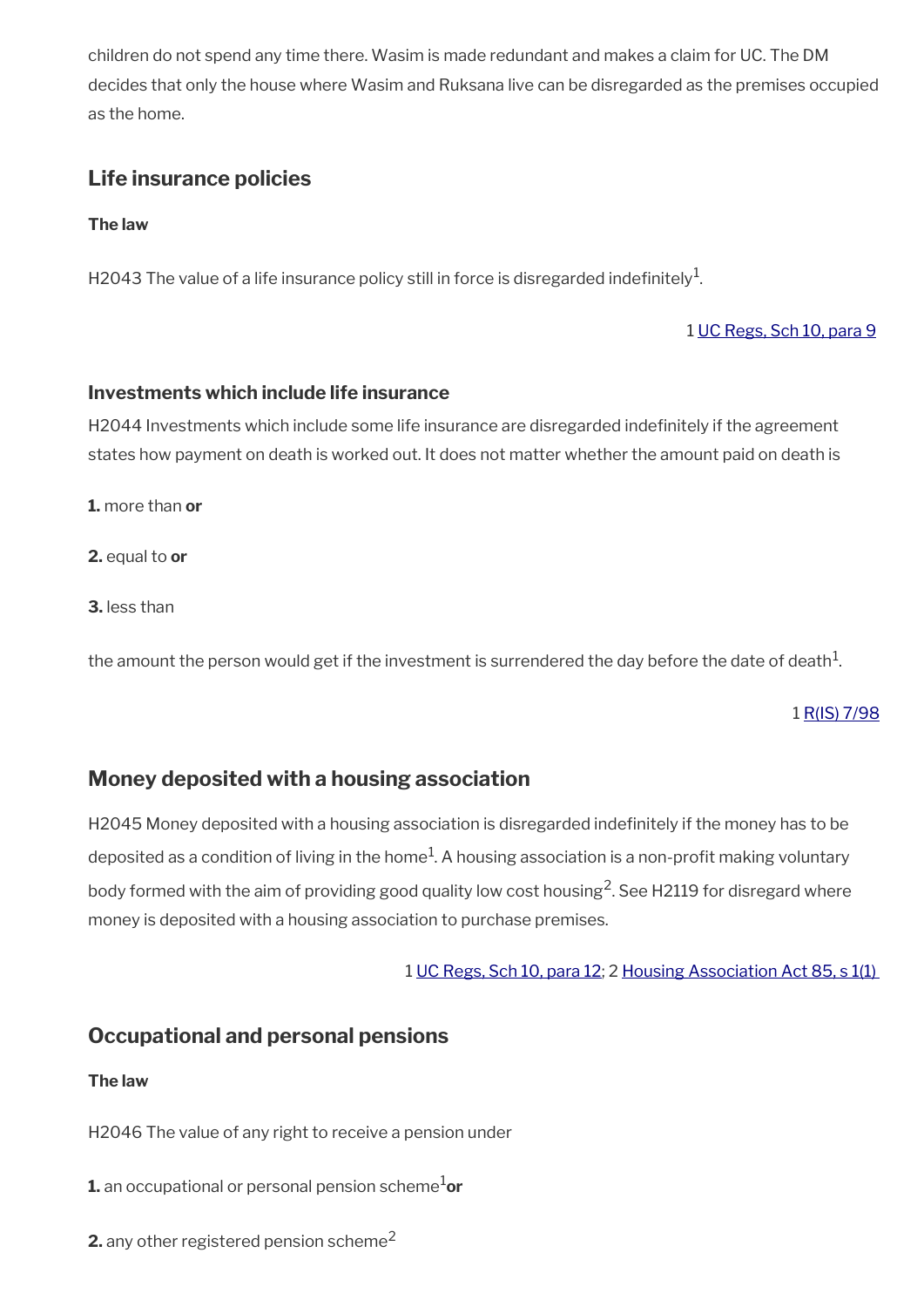is disregarded indefinitely $^3$ .

### 1 [Pension Schemes Act 1993, s 1](http://www.legislation.gov.uk/ukpga/1993/48/pdfs/ukpga_19930048_310320_en.pdf); [Finance Act 2004, s 153](http://www.legislation.gov.uk/ukpga/2004/12/section/153); 2 [UC Regs, Sch 10, para 10](http://www.legislation.gov.uk/uksi/2013/376/schedule/10)

# <span id="page-10-1"></span>**Payment made to holders of the Victoria Cross or George Cross**

H2047 Any payment made to people because they hold the

**1.** Victoria Cross **or** 

**2.** George Cross

is disregarded indefinitely $^{\rm 1}$ .

1 [UC Regs, Sch 10, para 19](http://www.legislation.gov.uk/uksi/2013/376/schedule/10) 

# <span id="page-10-0"></span>**Premises lived in by a close relative**

### **The law**

H2048 Premises that are occupied as the home by a close relative of a person are disregarded indefinitely where the close relative has

#### **1.** LCW **or**

**2.** reached the qualifying age for SPC $^1$ .

1 [UC Regs, Sch 10, para 2](http://www.legislation.gov.uk/uksi/2013/376/schedule/10)

H2049 A close relative in relation to a person means<sup>1</sup>

**1.** parent

- **2.** parent-in-law
- **3.** son
- **4.** son-in-law
- **5.** daughter
- **6.** daughter-in-law
- **7.** step-parent
- **8.** step-son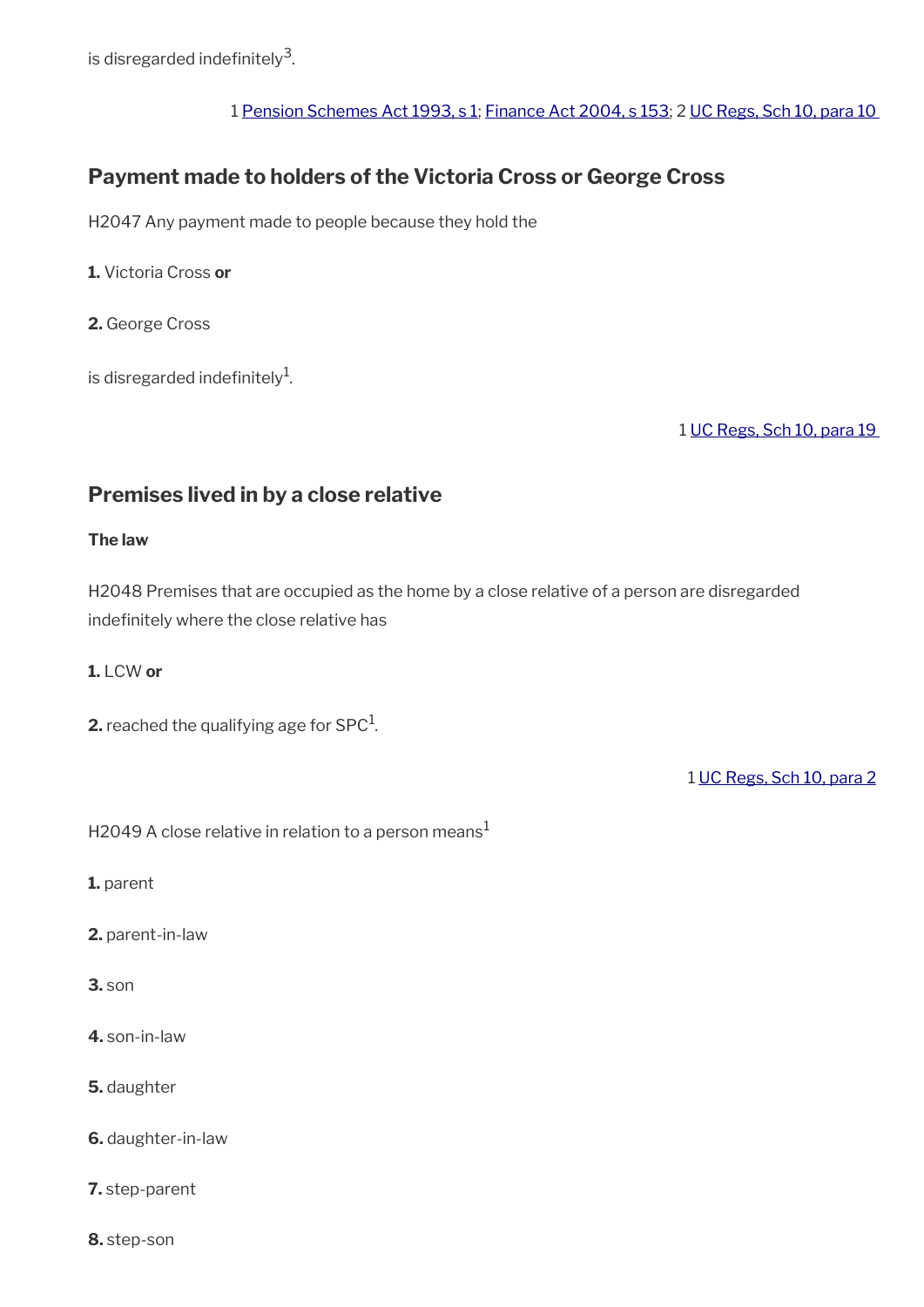**9.** step-daughter

**10.** brother

**11.** sister

**12.** where any of **1.** – **11.** is a member of a couple, the other member of the couple.

## 1 [UC Regs, reg 2](http://www.legislation.gov.uk/uksi/2013/376/regulation/2)

# <span id="page-11-1"></span>**Premises occupied by former partner**

H2050 Premises that are occupied by a person's former partner as their home are disregarded indefinitely where the person and their former partner are not estranged but are living apart by force of circumstances. For example, where the person is in long-term care $^1$ .

### 1 [UC Regs, Sch 10, para 3](http://www.legislation.gov.uk/uksi/2013/376/schedule/10)

# <span id="page-11-0"></span>**Special compensation schemes**

H2051 [ **[See Memo ADM 13/20](http://intranet.dwp.gov.uk/manual/advice-decision-making-adm/1320-social-security-income-and-capital-miscellaneous-amendments-regulations-2020)**] **[[See Memo ADM 21-21](https://intranet.dwp.gov.uk/manual/advice-decision-making-adm/21-21-disregard-historical-abuse-and-windrush-schemes)]** Where a person receives a payment of capital from one of a specified type of compensation scheme, such a payment will be disregarded indefinitely from the calculation of that person's capital $^1$ . The compensation schemes are those established or approved by the Secretary of State or from a trust established with funds provided by the Secretary of State and

**1.** provide compensation or support in respect of<sup>2</sup>

**1.1** a person

**1.1.a** having been diagnosed with variant Creutzfeldt-Jakob disease **or**

**1.1.b** being infected from contaminated blood products (these schemes include The Fund, the Eileen Trust, MFET Ltd, SIBSS (in Scotland) and an approved blood scheme (in England and Wales) **or**

**1.2** the 2005 London bombings (the London Bombings Relief Charitable Fund) **or**

**1.3** persons who have been interned or suffered forced labour, injury, property loss or loss of a child during the Second World War **or**

**1.4** the terrorist attacks in London on 22.3.17 or 3.6.17 (the London Emergencies Trust) **or**

**1.5** the bombing in Manchester on 22.5.17 (the We Love Manchester Emergency Fund) **or**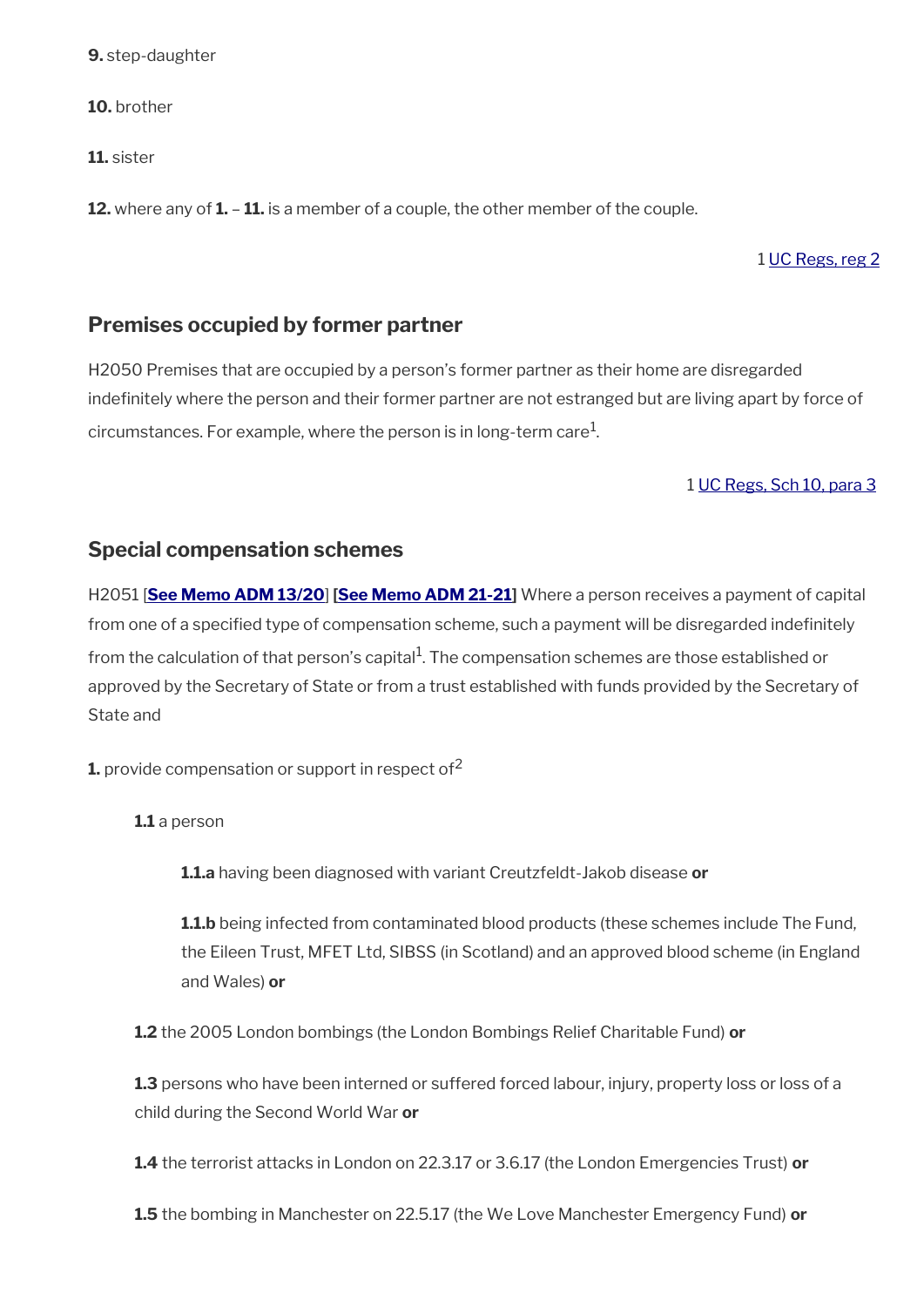**2.** support persons with a disability to live independently in their accommodation $^3$ .

#### 1 [UC Regs, reg 76\(2\):](http://www.legislation.gov.uk/uksi/2013/376/regulation/76) 2 [reg 76\(1\)\(a\);](http://www.legislation.gov.uk/uksi/2013/376/regulation/76) 3 [reg 76\(1\)\(b\)](http://www.legislation.gov.uk/uksi/2013/376/regulation/76)

H2052 Where a claim for UC is made by the partner, parent son or daughter of a person referred to in paragraph H2051 **1.1** above, a payment of capital received from

**1.** the scheme or trust in respect of the diagnosed or infected person **or**

**2.** the diagnosed or infected person **or**

**3.** the estate of the diagnosed or infected person

shall be disregarded as capital if it would be disregarded in relation to an award of SPC $^{\rm 1}$ .

**Note:** See paragraph DMG 84426 etc seq and DMG 84462 et seq for guidance on disregard in SPC.

#### 1 [UC Regs, reg 76\(3\);](http://www.legislation.gov.uk/uksi/2013/376/regulation/76) [SPC Regs, Sch V, paras 13 & 15](http://www.legislation.gov.uk/uksi/2002/1792/schedule/V)

#### **Payment included with other capital**

H2053 If the payment is included with other capital the disregard does not apply to the other capital.

H2054 If money is withdrawn from an account which includes the payment and other capital accept the money withdrawn is from the other capital and not the payment. If there is evidence to show the money withdrawn is from the payment and not the other capital accept that evidence.

H2055 - H2056

# <span id="page-12-1"></span>**Funeral plan contract**

H2057 The value of a funeral plan contract is disregarded indefinitely. "Funeral plan contract" means a contract where a person makes payments to secure the provision of a funeral in the UK for the person on their death and where the sole purpose of the plan is to provide for a funeral $^{\rm 1}$ .

1 [UC Regs, Sch 10, para 11](http://www.legislation.gov.uk/uksi/2013/376/schedule/10)

# <span id="page-12-0"></span>**Bereavement Support Payment**

H2058 Where a claimant in receipt of UC

**1.** makes a claim for BSP 12 months or less after their spouse or civil partner died **and**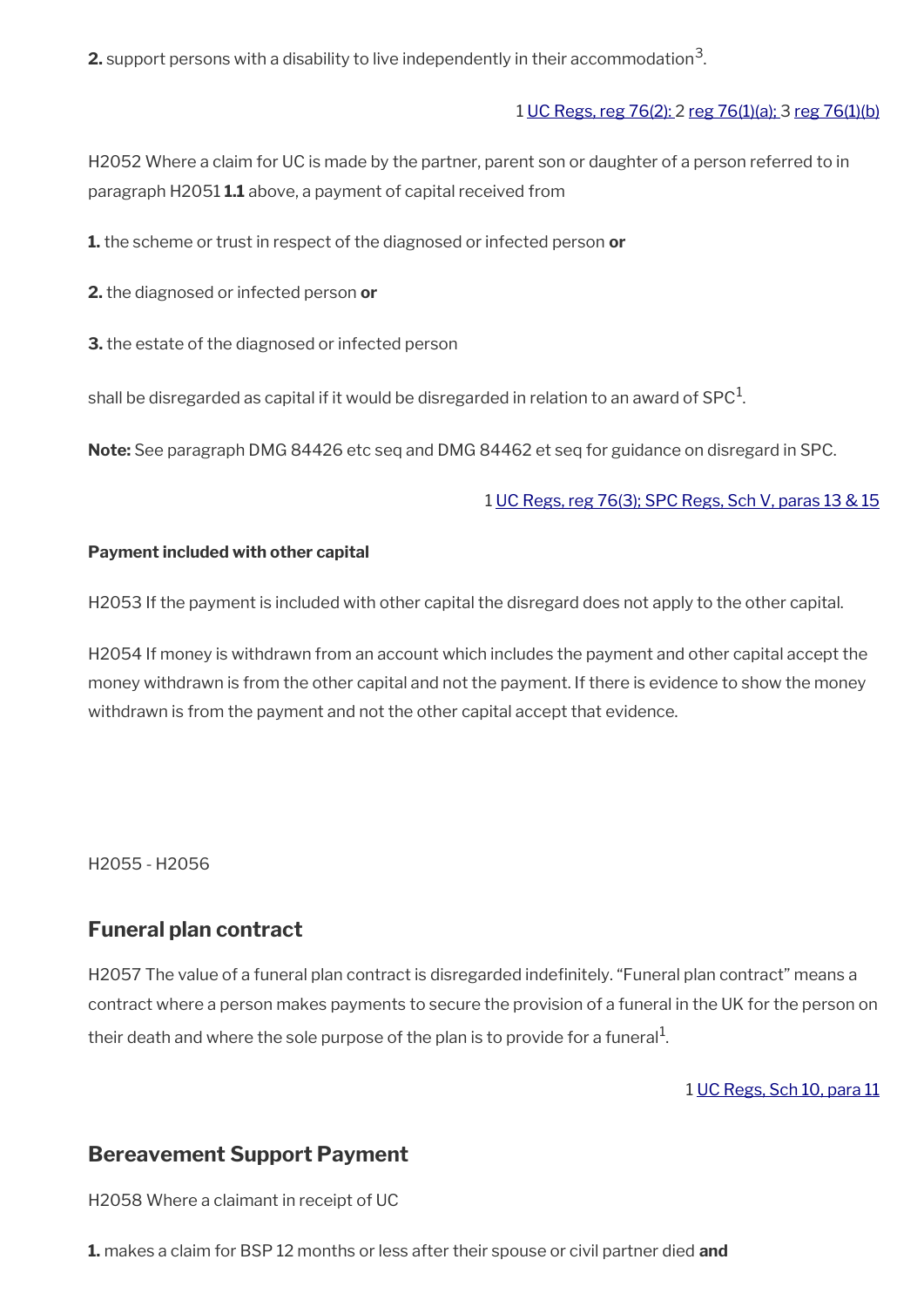**2.** receives an additional payment of BSP for the first month of their BSP period at either the higher  $(E3,500)$  or standard (£2,500) rate<sup>1</sup>

the first additional monthly payment is disregarded when calculating that person's capital, where it is made within the previous 12 months $^2\!$ .

**Note:** Where a claimant receives arrears of the regular monthly payment, these are not subject to the capital disregard.

1 [BSP Regs, reg 3\(2\) & \(5\); 2](http://www.legislation.gov.uk/uksi/2017/410/regulation/3) [UC Regs, Sch 10, para 20](http://www.legislation.gov.uk/uksi/2013/376/schedule/10) 

H2059 – H2089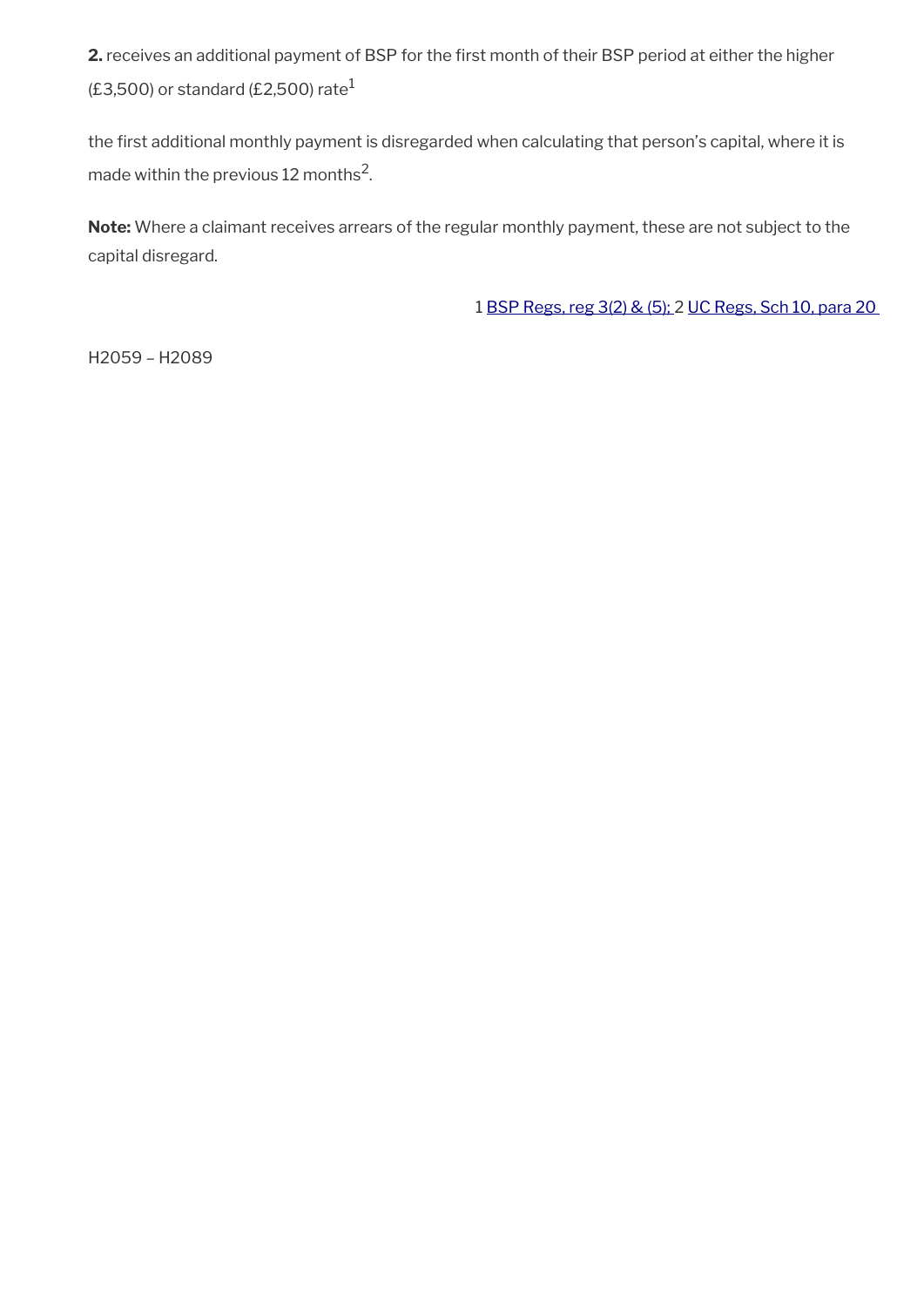# **Capital disregarded for up to 12 months H2090 - H2109**

[Local Authority Payments](#page-14-1) H2090

[Arrears of Benefit](#page-14-0) H2091

[Arrears and concessionary payments of £5,000 or more](#page-15-0) H2092

[Maternity allowance payments](#page-16-1) H2093

[Personal Injury Payment](#page-16-0) H2094

[The Social Fund](#page-17-2) H2095

[Best Start Grants](#page-17-1) H2096

[Funeral support payments](#page-17-0) 2097

# <span id="page-14-1"></span>**Local authority payments**

H2090 **[[See Memo ADM 4/22](https://intranet.dwp.gov.uk/manual/advice-decision-making-adm/04-22-energy-rebate-scheme-disregard)]** [**[See Memo ADM 13/22](https://intranet.dwp.gov.uk/manual/advice-decision-making-adm/13-22-uc-local-welfare-provision-disregard%C2%A0)**] Any payment made by or on behalf of a local authority within the last 12 months, for

**1.** children, young persons and others under certain legislation<sup>1</sup>or

**2.** welfare needs related to disability or old age (other than living expenses<sup>2</sup>)

shall be disregarded when calculating the claimant's capital $^{\mathsf{3}}$ .

1 [Children Act 89, s 17](http://www.legislation.gov.uk/ukpga/1989/41/section/17), [23B,](http://www.legislation.gov.uk/ukpga/1989/41/section/23B) [23C](http://www.legislation.gov.uk/ukpga/1989/41/section/23C) & [24A](http://www.legislation.gov.uk/ukpga/1989/41/section/24A); [Social Work \(Scotland\) Act 68, s 12;](http://www.legislation.gov.uk/ukpga/1968/49/section/12) [Children \(Scotland\) Act 95,](http://www.legislation.gov.uk/ukpga/1995/36/section/29) [s 29](http://www.legislation.gov.uk/ukpga/1995/36/section/29) & [30](http://www.legislation.gov.uk/ukpga/1995/36/section/30); 2 [UC Regs, reg 66\(2\); 3](http://www.legislation.gov.uk/uksi/2013/376/regulation/66) [UC Regs, Sch 10, para 17](http://www.legislation.gov.uk/uksi/2013/376/schedule/10)

# <span id="page-14-0"></span>**Arrears of benefit**

H2091 Any payment received within the previous 12 months by way of arrears of or compensation for late payment of certain benefits are disregarded $^{\rm 1}$ . Those benefits are

**1.** UC

**2.** an abolished benefit<sup>2</sup>, namely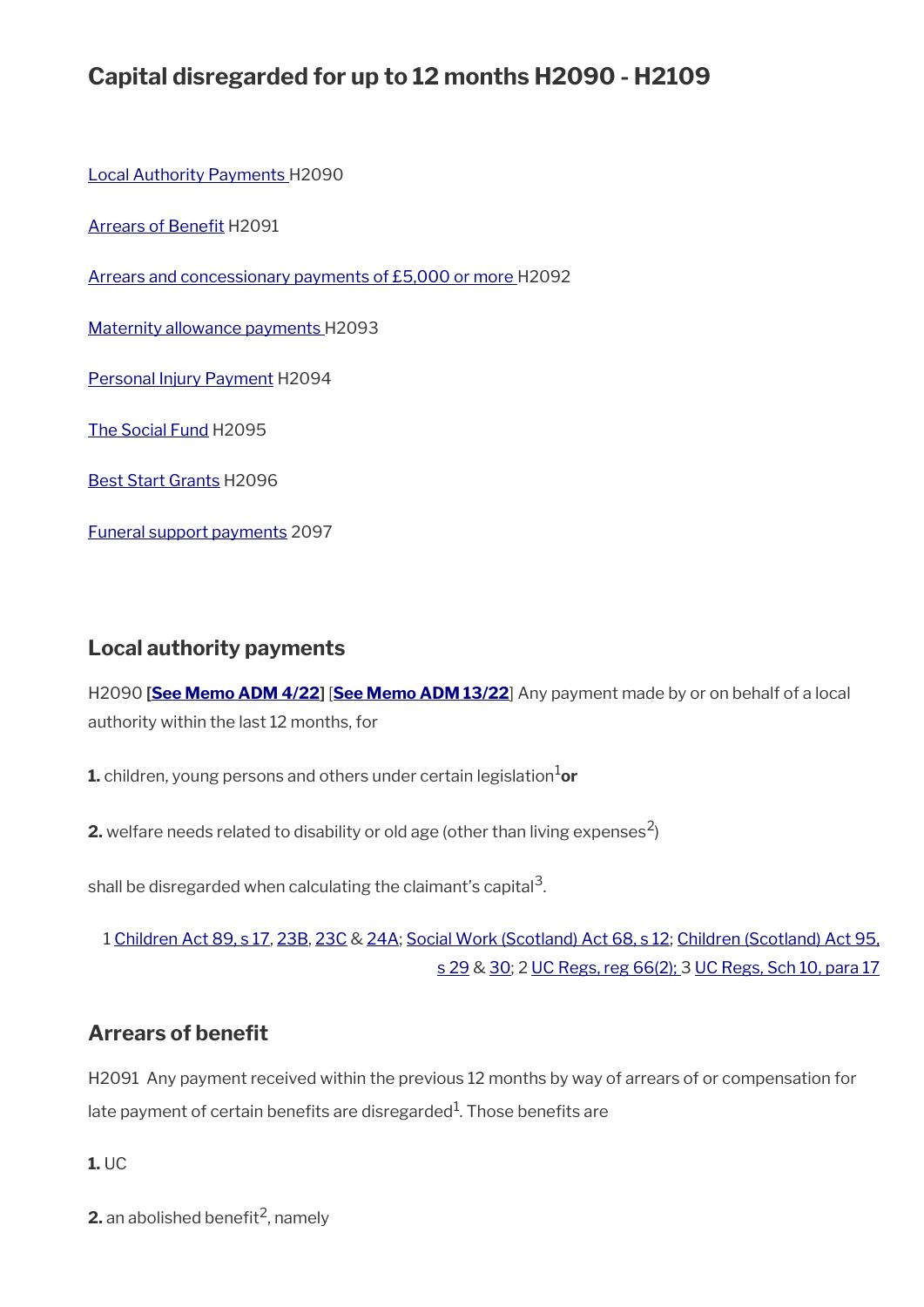**2.1** JSA(IB) **2.2** ESA(IR) **2.3** IS **2.4** HB **2.5** CTB **2.6** CTC **2.7** WTC

**3.** [[See ADM Memo 26/20](http://intranet.dwp.gov.uk/manual/advice-decision-making-adm/2620-scottish-child-payment)] a social security benefit (includng AFIP) which is not included as unearned income<sup>3</sup>

1 [UC Regs, Sch 10, para 18](http://www.legislation.gov.uk/uksi/2013/376/schedule/10); 2 [WR Act 12, s 33;](http://www.legislation.gov.uk/ukpga/2012/5/section/33) 3 [UC Regs, reg 66\(1\)\(a\) & \(b\)](http://www.legislation.gov.uk/uksi/2013/376/regulation/66)

## **Example**

John received arrears of DLA amounting to £2,400 on 1.10.13. He claims UC on 24.02.14. The £2,400 arrears of DLA are disregarded when calculating his capital up to 30.9.14.

# <span id="page-15-0"></span>**Arrears and concessionary payments of £5,000 or more**

### H2092 Where

**1.** a person has received a payment of arrears of, or compensation for non-payment of arrears of benefit or AFIP<sup>1</sup> of £5,000 or more **and**

### **2.** the payment

**2.1** is received during the current UC award and the payment would be disregarded from the calculation of capital of the claimant if the claimant were entitled to an existing benefit<sup>2</sup> (see ADM M6003) or SPC **or**

**2.2** was received during an award of an existing benefit or SPC (the earlier award) and the claimant became entitled to the current UC award within one month of the date of termination of the earlier award and the payment was disregarded from the calculation of the claimant's capital for the purposes of the earlier award **and**

**3.** the period of entitlement to benefit or AFIP to which the payment of arrears or compensation relates,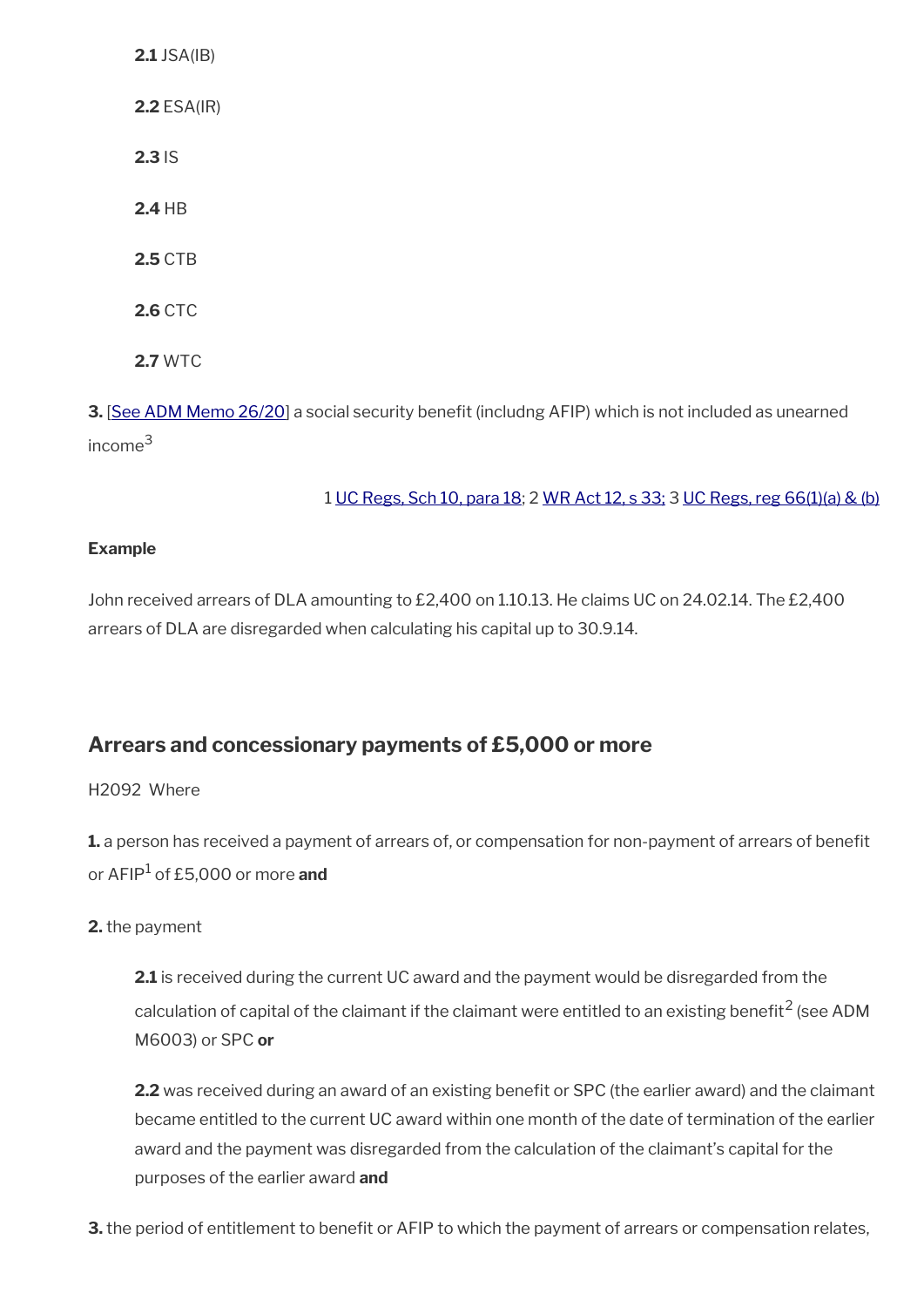begins before the first day on which the abolition of existing benefits comes into force

the payment is disregarded for a period of 12 months from the date of receipt of the payment or until the termination of the current award, whichever is the later $^{\mathsf{3}}$ .

### *1 [UC\(TP\) Regs, reg 10A\(3\);](http://www.legislation.gov.uk/uksi/2014/1230/regulation/10A) 2 [reg 2\(1\);](http://www.legislation.gov.uk/uksi/2014/1230/regulation/2) 3 [reg 10A](http://www.legislation.gov.uk/uksi/2014/1230/regulation/10A)*

### **Example 1**

Glyn is entitled to UC. His award began on 17.5.18 when he moved to a different LA area and was unable to claim HB. On 23.10.18 he receives a payment of £6,802.03 arrears of ESA(IR) after the decision converting an award of IB to ESA is revised for official error. Glyn's award of UC ends on 3.2.20 when he claims SPC. The payment is disregarded as capital for the whole of Glyn's award of UC.

### **Example 2**

Chantelle is entitled to IS as a lone parent, as well as PIP standard daily living component. In April 2019 she receives a payment of £7,099.65 arrears of PIP after her PIP award is superseded for error of law to include the mobility component from 28.11.16. The payment is disregarded as capital for the purposes of IS. On 10.7.19 Chantelle's award of IS ends when her youngest child reaches the age of 5. Chantelle claims and is awarded UC from 11.7.19. The remaining amount of arrears of PIP continues to be disregarded as capital for the purposes of UC.

# <span id="page-16-1"></span>**Maternity allowance payments**

#### H2093 Where

**1.** the conditions in H2092 **2.** and **3.** are satisfied **and**

**2.** the claimant has received a payment of arrears or a payment to compensate due to the non-payment of arrears of MA of under £5000

that payment is disregarded from the calculation of the claimants's capital for a period of 12 months from the date of receipt of that payment $^{\rm 1}$ .

1 [UC \(TP\) Regs, reg 10B](http://www.legislation.gov.uk/uksi/2014/1230/regulation/10B)

# <span id="page-16-0"></span>**Personal injury payment**

H2094 Where a person has received a payment in consequence of a personal injury but it

**1.** is not held in trust **or**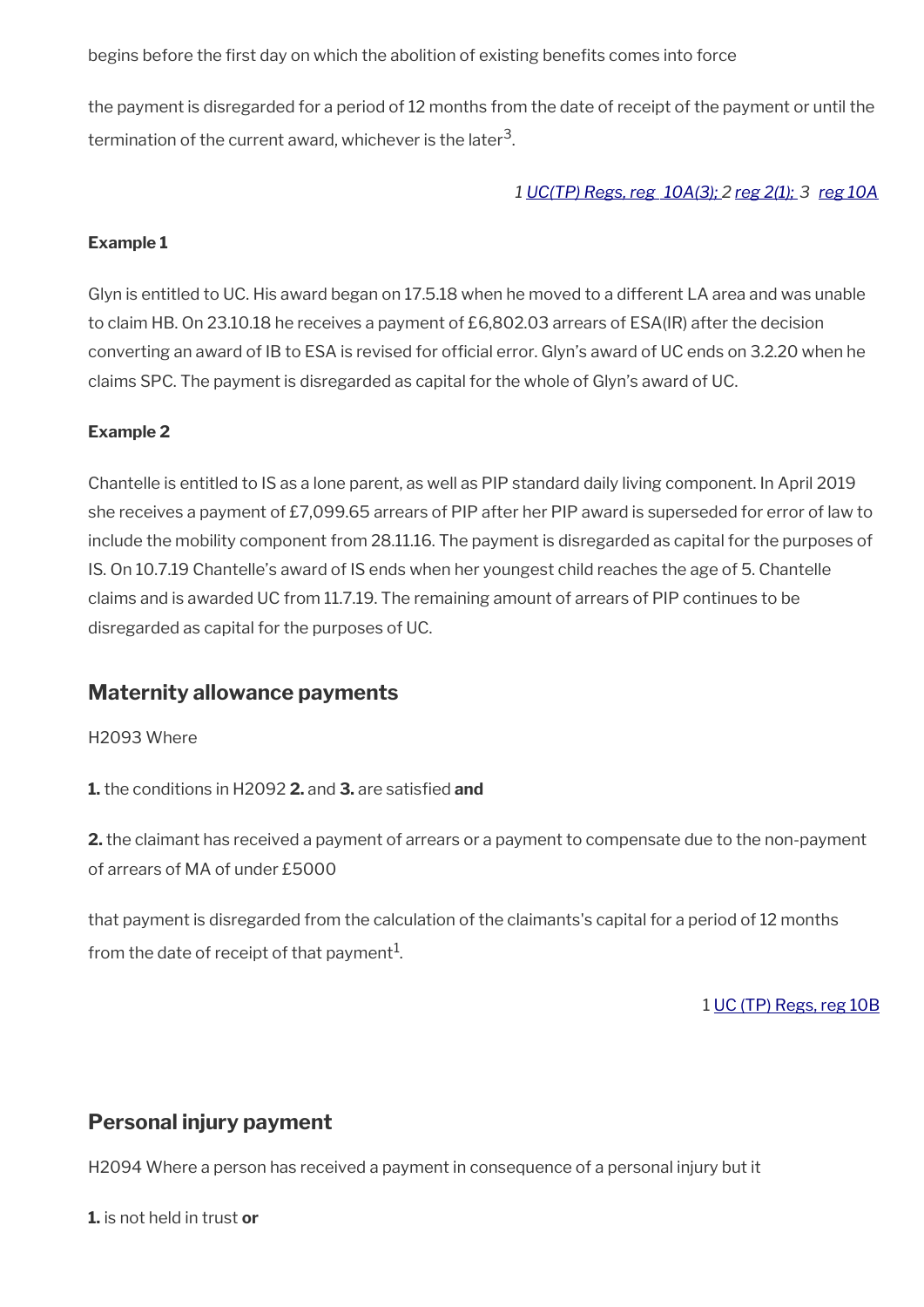**2.** has not been used to purchase an annuity **or**

**3.** has not been otherwise disposed of

it can be disregarded if it has been paid to the person within the previous 12 months $^{\rm 1}$ . (See also H2028.)

1 [UC Regs, reg 75\(6\)](http://www.legislation.gov.uk/uksi/2013/376/regulation/75)

# <span id="page-17-2"></span>**The social fund**

H2095 A payment made from the social fund within the last 12 months will be disregarded $^{\rm 1}$ .

1 [UC Regs, Sch 10, para 16](http://www.legislation.gov.uk/uksi/2013/376/schedule/10); [SSCB Act 92, Part 8](http://www.legislation.gov.uk/ukpga/1992/4/pdfs/ukpga_19920004_310320_en.pdf)

# <span id="page-17-1"></span>**Best Start Grants**

H2096 The Scottish Government introduced Best Start Grants to provide early years assistance to people living in Scotland<sup>1</sup>. From 10.12.18 under Best Start Grants, Pregnancy and Baby Grants are being introduced, with other elements introduced at a later date. The Scottish Government will be responsible for deciding on the claims to these grants and for making payments. All elements of Best Start Grant are disregarded for a period of 12 months from the date on which they are paid<sup>2</sup>.

1 [The Social Security \(Scotland\) Act 2018, s. 32;](http://www.legislation.gov.uk/asp/2018/9/section/32) 2 [UC Regs, Sch 10, para 21](http://www.legislation.gov.uk/uksi/2013/376/schedule/10)

# <span id="page-17-0"></span>**Funeral support payments**

H2097 The Scottish Government introduced Funeral Support Payments from 16.9.19 to provide financial assistance for funeral expenses to people who live in Scotland. FSPs made within the last 12 months are disregarded $^{\rm 1}$ .

1 [UC Regs, Sch 10, para 22](http://www.legislation.gov.uk/uksi/2013/376/schedule/10)

H2098 – H2109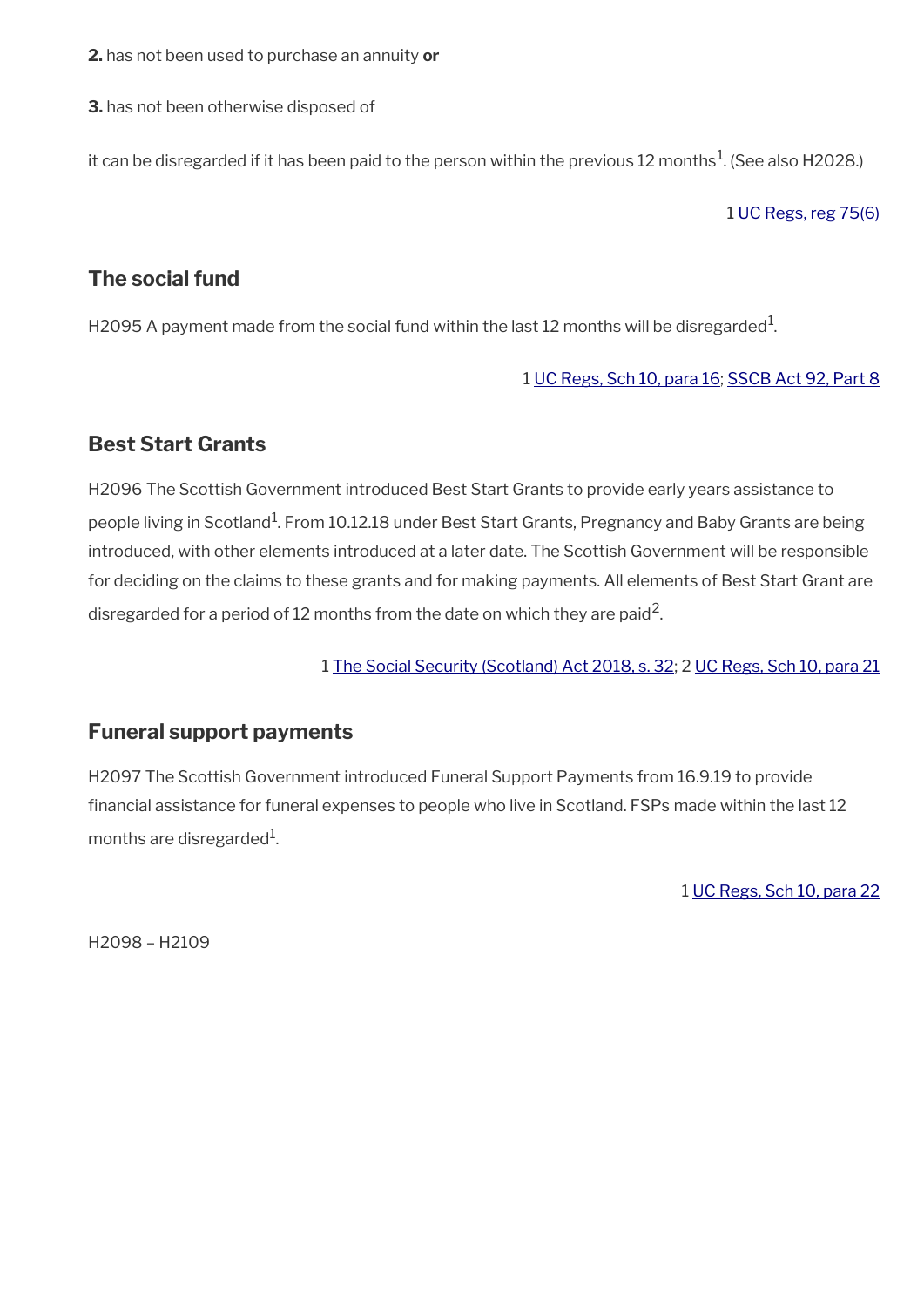# **Capital disregarded for up to 6 months H2110 - H2999**

[Premises intended to be occupied H](#page-18-0)2111 - H2114

[Premises ceased to be occupied](#page-19-1) H2114

[Premises person is trying to sell](#page-19-0) H2115 - H2116

[Business assets H](#page-20-1)2117 - H2118

 [Amount to be used to purchase premises](#page-20-0) H2119 - H2120

[Amount from insurance policy](#page-21-1) H2121 - H2122

[Amount for repairs H](#page-21-0)2123 - H2999

H2110 In the disregards described below that specify a period of 6 months, that period may be extended where it is reasonable in the circumstances of the case $^{\rm 1}$ .

1 [UC Regs, reg 48\(2\)](http://www.legislation.gov.uk/uksi/2013/376/regulation/48)

# <span id="page-18-0"></span>**Premises intended to be occupied**

H2111 Premises that a person intends to occupy as their home shall be disregarded in calculating that person's capital where the person

**1.** has acquired the premises within the last 6 months but has not yet taken up occupation **or**

**2.** is taking steps to obtain possession and they began those steps within the past 6 months **or**

**3.** is carrying out essential repairs or alterations in order to make the premises fit for occupation and these have been commenced within the last 6 months $^{\mathrm{1}}$ .

#### 1 [UC Regs, Sch 10, para 4\(1\)](http://www.legislation.gov.uk/uksi/2013/376/schedule/10)

H2112 A person is taken to have commenced steps to obtain possession of premises as in H2111 **2.** above, on the date that legal advice is first sought or proceedings are commenced, whichever is the earlier<sup>1</sup>.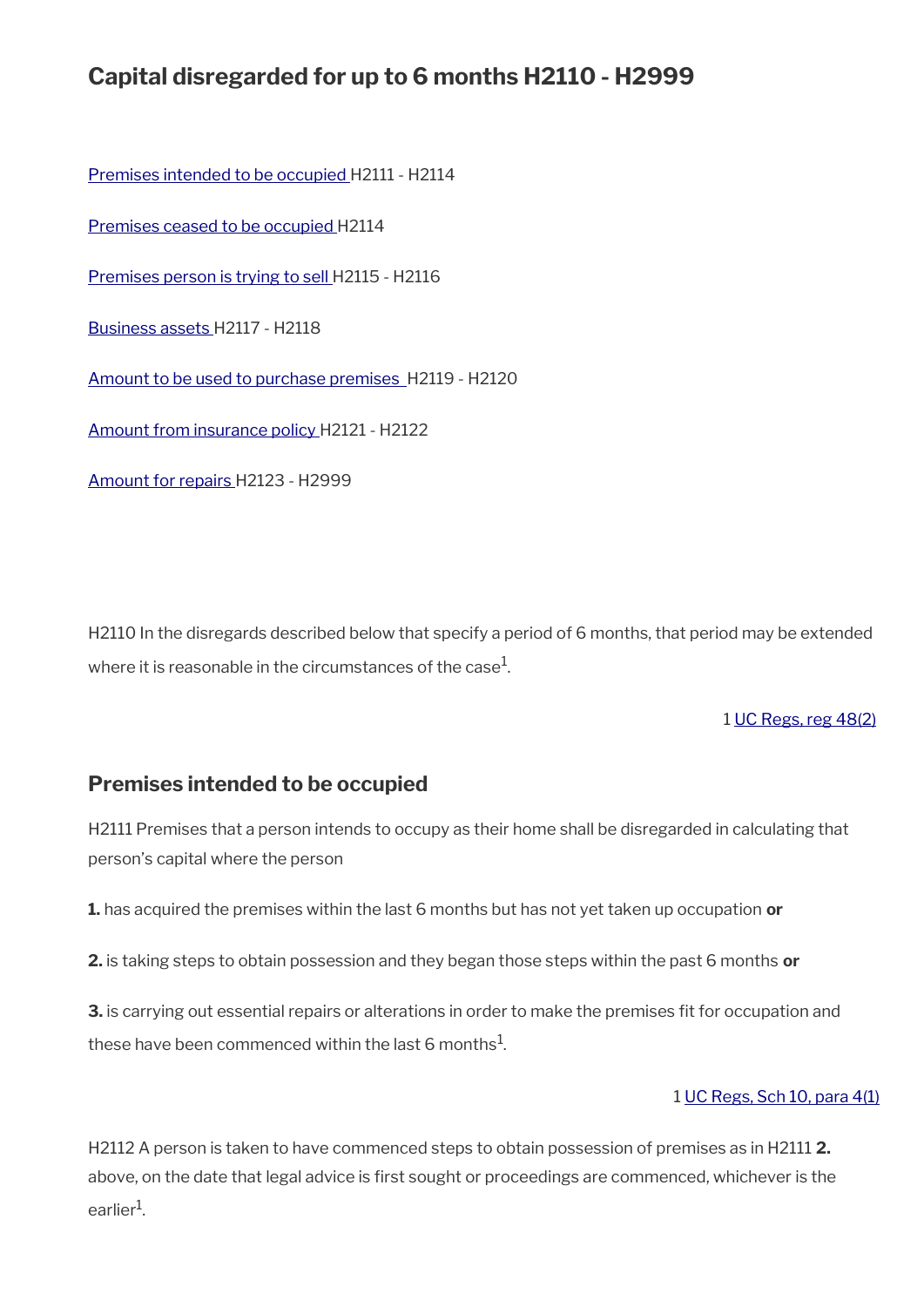#### **Is it reasonable to disregard for longer**

H2113 The DM may decide

**1.** to disregard the premises for a longer period if for example

**1.1** legal proceeding are still being taken **or** 

**1.2** people have got possession and there is a good reason why they have not started to live in the premises

**1.3** repairs will take longer than 6 months

**2.** not to disregard the premises for a longer period if people have for example

**2.1** asked for legal advice and not followed it **or** 

**2.2** got possession and there is no good reason why they have not moved into the premises.

## <span id="page-19-1"></span>**Premises ceased to be occupied**

H2114 Where a person has ceased to occupy premises as their home following estrangement from their former partner, those premises can be disregarded from the calculation of that person's capital where

**1.** the person has ceased to occupy those premises within the past 6 months **or**

**2.** the person's former partner is a lone parent and occupies the premises as their home $^1$ .

**Note:** The disregard in **2** applies for as long as the conditions are satisfied and is not restricted to 6 months.

#### 1 [UC Regs, Sch 10, para 5](http://www.legislation.gov.uk/uksi/2013/376/schedule/10)

### <span id="page-19-0"></span>**Premises person is trying to sell**

H2115 Where a person is trying to dispose of premises, they can be disregarded from the calculation of that person's capital where they are taking reasonable steps to dispose of the premises and those steps have been commenced within the last 6 months $^1\!$ 

1 [UC Regs, Sch 10, para 6](http://www.legislation.gov.uk/uksi/2013/376/schedule/10)

#### **Is it reasonable to disregard for longer**

H2116 The DM may decide to disregard the premises for a longer period where for example the person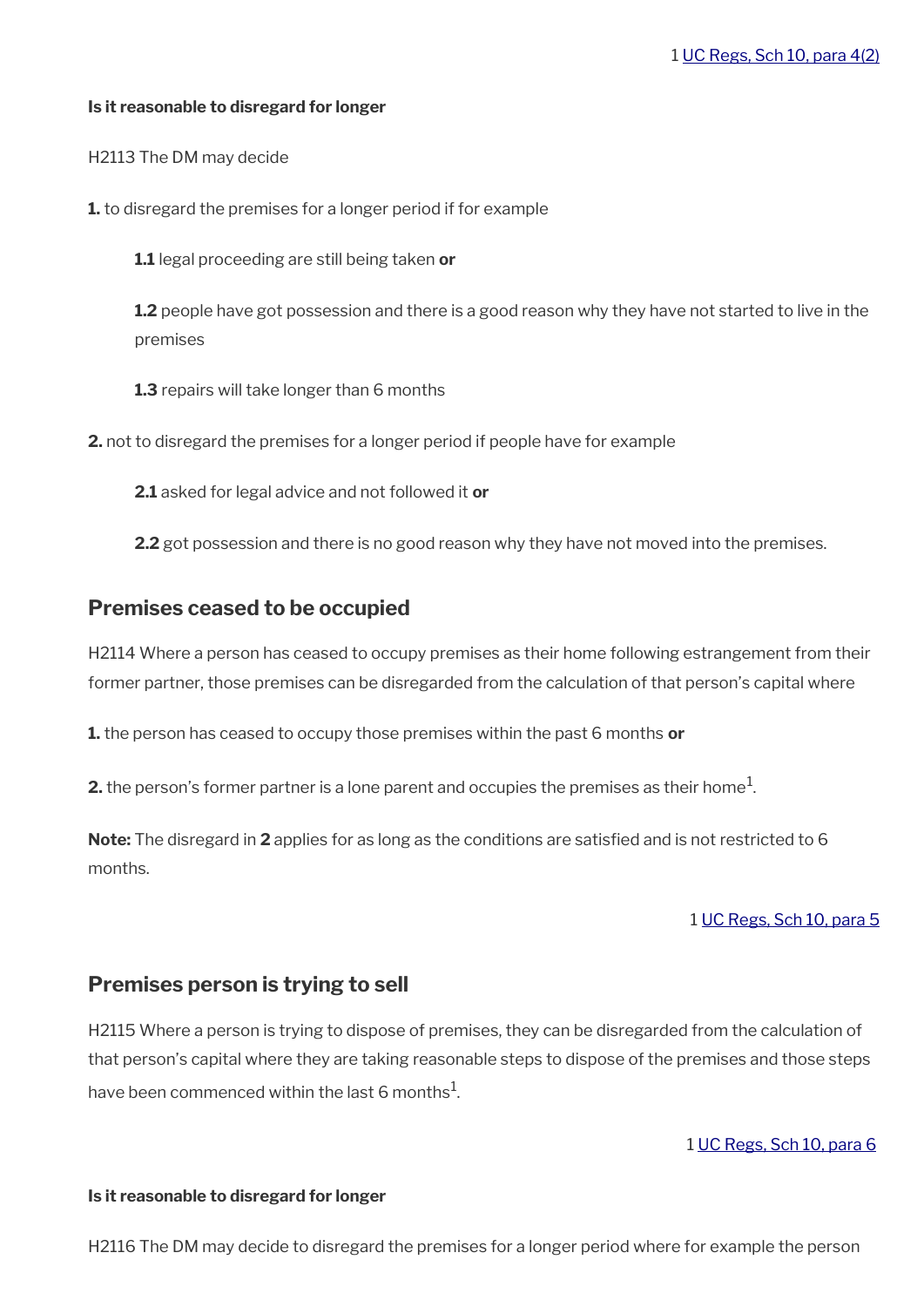has done all they can to sell the premises and the asking price is no more than the premises are worth.

# <span id="page-20-1"></span>**Business assets**

H2117 Where a person has ceased to be engaged in that business within the last 6 months

**1.** and is taking reasonable steps to dispose of those assets **or**

**2.** because of incapacity but has a reasonable expectation of being reengaged in that business on their recovery

those business assets can be disregarded from the calculation of that person's capital $^1$ .

### 1 [UC Regs, Sch 10, para 8](http://www.legislation.gov.uk/uksi/2013/376/schedule/10)

#### **Is it reasonable to disregard for longer**

H2118 The DM may decide, for example, that it is

**1.** reasonable to disregard the assets for a longer period if the person is still ill or disabled and can do the work when fit and able **or**

**2.** not reasonable if there is evidence, such as medical evidence, which says the person will not be able to do the work when fit and able.

# <span id="page-20-0"></span>**Amount to be used to purchase premises**

H2119 Where a person has received an amount within the past 6 months which is to be used to purchase premises that the person intend to occupy as their home, that amount can be disregarded from the calculation of that person's capital where it

**1.** is attributable to the proceeds of the sale of premises formerly occupied as their home **or**

**2.** has been deposited with a housing association (see H2045) **or**

**3.** is a grant made to the person for the sole purpose of purchasing a home $^1$ .

#### 1 [UC Regs, Sch 10, para 13](http://www.legislation.gov.uk/uksi/2013/376/schedule/10)

#### **Is it reasonable to disregard for longer**

H2120 The DM may decide it is reasonable to disregard the amount for a longer period if, for example

**1.** people have tried but not found premises which are suitable for their or a member of their family's needs (in particular, if one of them is disabled and needs a certain type of accommodation)